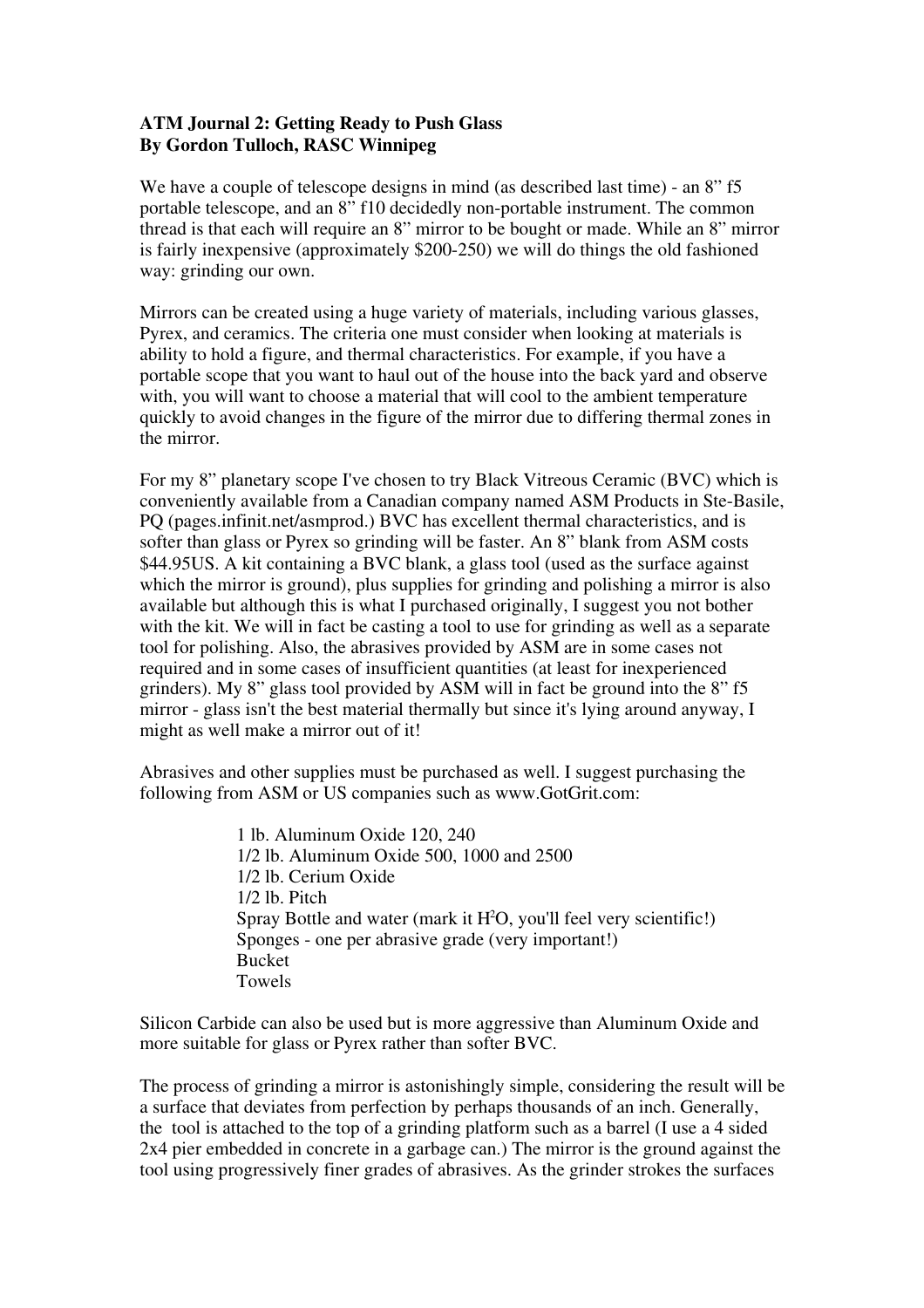together, she also periodically rotates the mirror one way, and steps in the opposite direction around the grinding platform (or in some other way causes the tool to rotate.) As the work progresses, the mirror and tool can be interchanged - Mirror On Top (MOT) will generally increase the curve of the mirror, Tool On Top (TOT) will decrease the curve. Different phases of the process will required different strokes.

Speaking of tools, in the bad old days people rubbed two pieces of glass together and then used the same piece of glass as the foundation for a polishing tool. Unfortunately, using a flat piece of glass can lead to problems with polishing, so mirror makers have almost universally moved to a channeled tool, either by grinding channels in glass tools, or more commonly casting a tile tool from some form of plaster.

To cast a plaster tool, obtain some Dental Stone from a dental supply company (Dental Plaster will also work well although not as hard as Stone - other plasters are to be avoided since they're not waterproof). This material can be cast into a very hard tool and is waterproof so it doesn't need to be sealed. You'll also need some 1x1 unglazed mosaic tiles. These tiles (commonly found at Home Depot or tile specialty stores) are joined together using nylon or rubber into 12"x24" mats, which makes them perfect for creating a regular, hard grinding surface on a tool. Since the tool needs to match the face of the mirror exactly (particularly if you buy a mirror with a pre-generated curve) we cast the tool on top of the mirror. The cost for a sheet of tile as of Oct. 2002 is \$6. If you have problems finding tiles, contact the author, I have a limited supply on hand.

Prepare the tiles by placing the mirror on top of the mat of tiles and tracing it's outline onto the tiles. Try to include as many complete tiles or large sections as possible. Depending on the mirror size you can either cut the tiles using a tile nipper, or remove incomplete tiles from the mat for mirrors larger than 12". Don't keep tiles smaller than 50% as they are prone to lift and scratch the mirror. If you do cut tiles, put a bevel on the cut tile with a carborundum stone (commonly found in the Tiles section in Home Depot) or whetstone. Clean any grease or dirt off the tiles with hot water and dish detergent.

Place the mirror face up on a flat surface. Next, cover the surface of the mirror with cooking oil to allow easy release of the tool. Cover the cooking oil with plastic cling wrap, getting as much of the air out as possible. Next place a dam around the edge of the mirror - this will hold in the plaster while it sets. The dam should be about 3" taller than the mirror thickness. You can use wax paper, aluminum foil, or other materials for dams, although I prefer to use thicker aluminum sheeting (from the car body repair section in Canadian Tire) since it's very stiff and easy to snugly fit around the mirror. Place the tile mat face down on the surface of the plastic wrap.

Mix up some Dental Stone in a bucket, ensuring that the mixture is kept fairly wet to avoid it hardening in the bucket. When the mixture is wet but not sloppy, pour enough onto the mirror surface to create a 2" thick layer. The stone should hold it's shape but liquefy when vibrated. Make sure to run more water into the pail and agitate to avoid the stone hardening, and never pour Dental Stone down the drain unless you're skilled in using explosives, because that's the only thing that will clear a drain blocked by this material! Note that the stone will harden quite quickly so work fast.